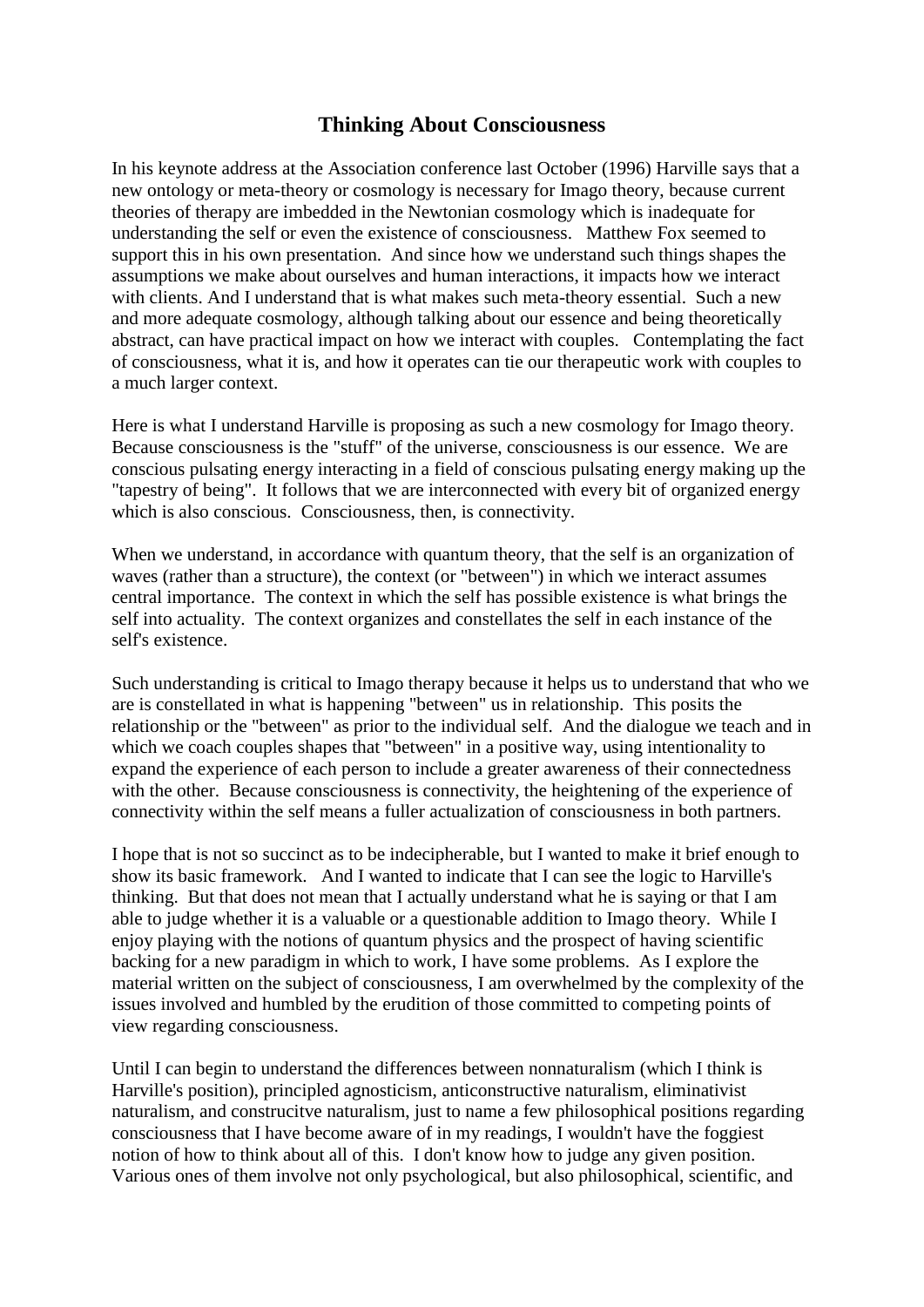mathematical issues which seem beyond my grasp. So I wouldn't know whether a position was a dyed-in-the-wool Newtonian throwback to the past or theorizing that should be relegated to the category of some half-baked ideas seeking shelter under a new age mysticism. I certainly would be wary of espousing any of it as if I knew what I was talking about.

But to come back to Harville. He obviously does not mean by consciousness the notion of awareness as it is commonly defined in the dictionary and used in common parlance. Wanting to speak of it in its essence, he means more than the normal state of conscious life. He sometimes speaks of it abstractly as nature's agenda ("what is trying to happen here"), an agenda which makes itself known through the "unconscious" as well as the "conscious" aspects of the mind. As such, it might be referred to as "a larger intelligence" (John Wellwood) operating within us which has intention and purpose, and which can even be seen as discernable goals of the universe: self expansion, self completion, self repair, and self consciousness.

Thinking of consciousness this way, I am in the familiar realm of religious ideas where I feel more confident of the meanings. I am reminded of the part of Hindu mythology which says that Vishnu (the creative aspect of the godhead) is having this dream of which we are all dream persons. We are part of a larger intelligence. But it goes on to say that if we were to do the prescribed religious practices, we would "awaken" to realize that we are not really dream persons at all, but rather Vishnu having this dream. We would then be identified with our true essence as that larger intelligence itself.

It is in such "awakening" that we would become aware of the absurdity of much of our striving against others. When the trance of the dream is broken, it is difficult to remain caught in the melodrama of our lives. Although the "dream" of our lives goes on, and we must as dream persons continue to relate to other dream persons, a shift would take place in our sense of who we are. We then move into a much larger context suggested by the image, an experience we have regularly as we move from the dream state to our normal waking state each morning. And as the shift in our consciousness of who we are takes place, our sense of how we are related to others changes.

We begin relating to our lives and to others differently, just as we relate to our dreams and the persons in them differently when we awake from dreaming in the morning. The state of "awakening" is marked by a sense of lightness, just as waking from a bad dream can bring great relief. But probably because the "dream" of our lives does not disappear the way night dreams do, but seems to go on in tandem with our understanding of ourselves as the dreamer, "awakening" does not lead to disregard of others as irrelevant. "Awakening" simply diminishes one's fear and striving for self gain and induces a sense of compassion for others, especially for those still caught and suffering in the melodrama of the dream. So the sense of connectedness with others is also heightened using this metaphor.

It seems to me this Hindu myth is symbolizing the same kind of thing Harville is saying about consciousness, but in a much different way. It may not be making the points Harville wishes to make, but the myth acts as a kind of meta-theory of the way things are, and understanding it creates a different perception and experience of what is happening in human relations, and guidance for how one interacts with others. It recommends meditation as the tool for actualizing it in one's life, and offers no hope of "awakening" without it, just as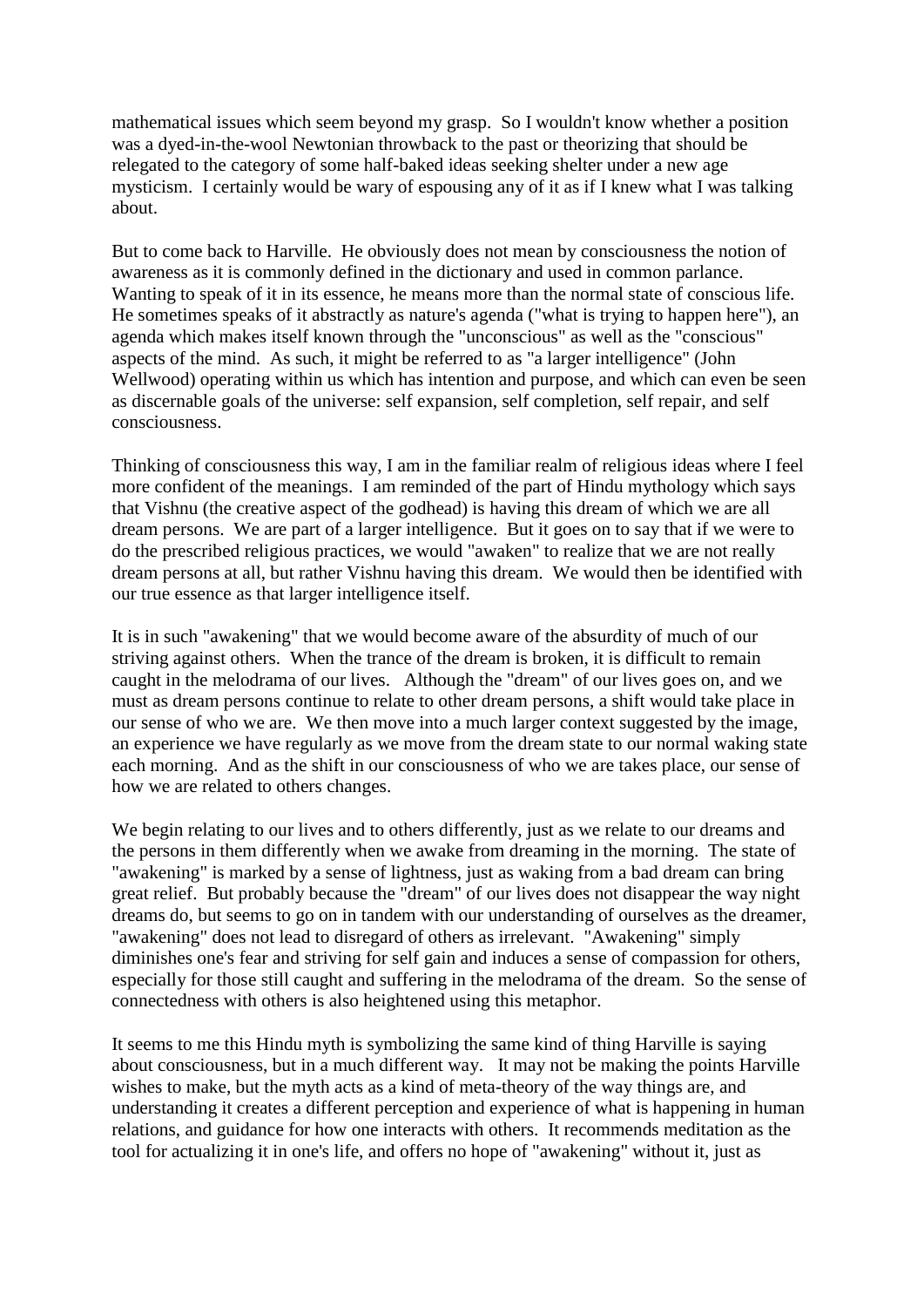Imago therapy recommends commitment to the dialogue process as the road to "awakening". Harville will have to say if he means something radically different.

But I wonder if Harville's theory has to be scientifically validated, or whether we can simply accept it as a vision of the way things are that ties together in a more helpful way what we see, facilitating our work and relationships? It seems to me that if we want scientific validation, we must struggle with those who have been working on a science of consciousness for some time, people like John Eccles, Daniel Dennett, Paul and Patricia Churchland, Roger Penrose, John Searle, Gilbert Ryle, Owen Flanagan, George Rey, and many, many others. I think it is not professional to simply adopt as our truth the views of those we can more readily understand because we resonate with them as "spiritually" oriented persons. I really like the sacred visions of human life presented by Harville, Matthew Fox, and Ken Wilbur which address the challenges of living in ordinary intimate relationships. But I have heard too many claims of "scientific" validation for some very strange "new age" positions to feel comfortable with using references to quantum physics as a way of giving legitimacy to what may be essentially a "non-verifiable" religious orientation. To gain that kind of legitimacy would require, in my mind, that we make the struggle with those working on a science of consciousness to know that our position adequately deals with the questions these other orientations raise.

Meanwhile, believing that conscious pulsating energy is the stuff of which we are all made, and that we are connected with all creation as the same conscious pulsating energy, does shape my work and personal interactions. Such an orientation puts relationships in a much larger context. And the myth that I am Vishnu having this dream in which I appear as a dream person also has its impact. It reminds me of how badly we seem to be caught in the "dream" of our lives.

But here is the limitation I feel with both metaphors. The impact of both of these orientations is felt only when I can remember them. By far the most common experience I have of my consciousness (or is it unconsciousness) is that it comes wrapped in different mental or emotional packages which I would call ego states. I have come to learn that I move from one of these states to another almost imperceptibly. Some last longer than others, but I rarely seem to notice that I have passed from one mental or emotional state to another until much later. And I seem to identify each one as the on-going, self-same "me", even though, when I stop to analyze them, these states can be radically different from each other. So I realize how much of the time I spend in the "dream", and to think of myself as primarily conscious or rational seems a serious and morbid illusion.

Both Harville's and the Hindu vision of who we essentially are provides a much needed perspective on what we are about. But the thinking about consciousness that seems most relevant to me is pointed up by the Hindu myth. Although I like thinking of consciousness as the essence of my being that connects me to all that is, to be honest, for the most part my consciousness is not intentional or rational, but driven and irrational. I have the consciousness of the dream person, without much of the objectivity suggested by the role of the dreamer. So it may actually be misleading to regard my essence as consciousness without some equal emphasis on where I seem to be stuck. I know we focus on reactivity in Imago therapy, and how that comes from "old brain" patterns of defense, but I think there is much we must learn about it to be of help in the nitty-gritty of relationship struggles.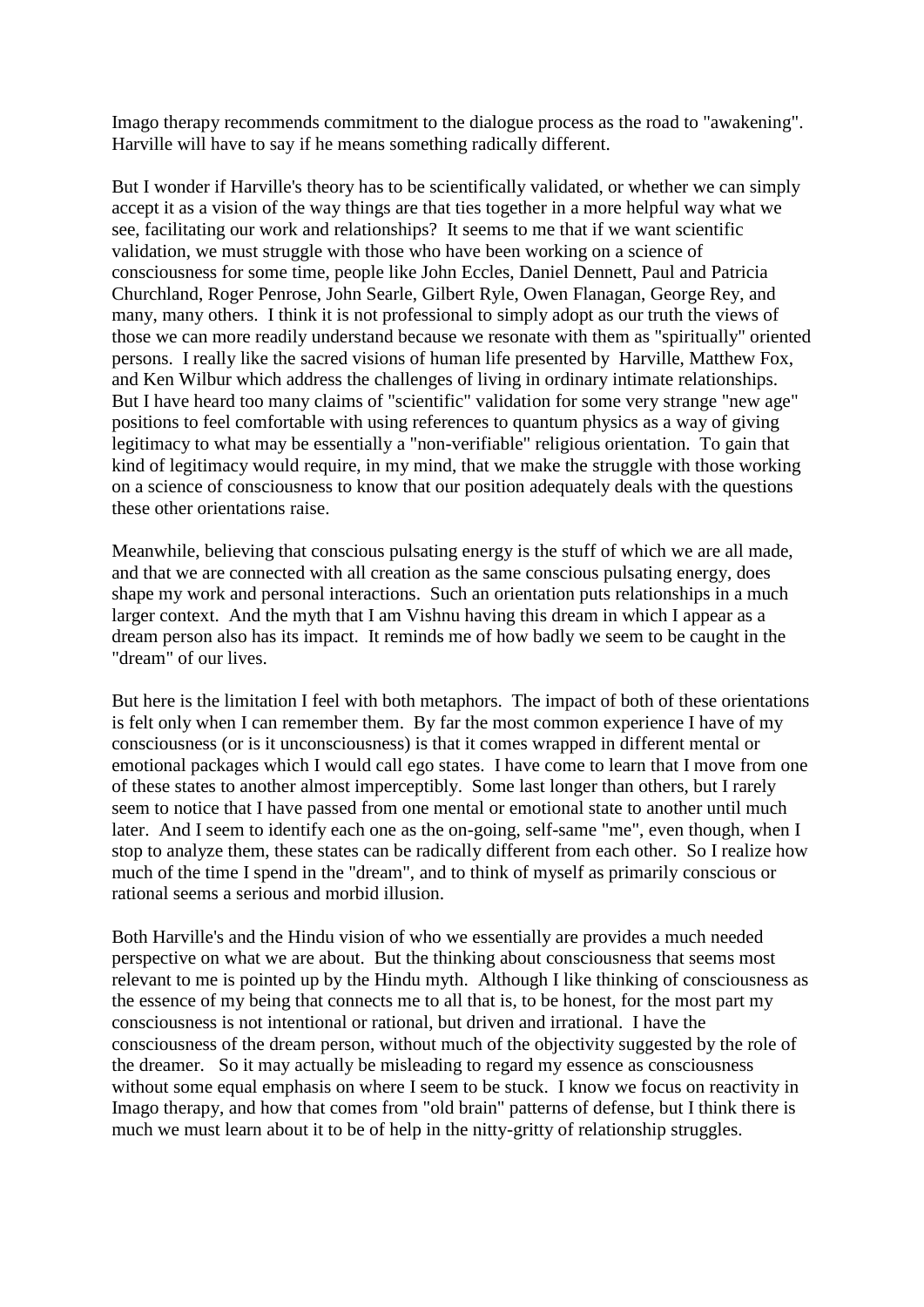Having acknowledged that I mostly operate in an unconscious way, I also know I exhibit some level of consciousness. Sometimes I am able to identify being triggered into some emotional state, but usually not until I am already well into it. I seem to be on automatic pilot most of the time, following repetitive patterns of feelings, behavior and thinking. And this appears to be true of others as I observe them. The behaviorists confirm how predictable we are, undermining our vaunted notions of being rational, conscious beings exercising our freedom. They document how we seem to be in a waking trance. We are at the mercy of our stimulus-input. While we think of ourselves as being so rational and in control, we are often lost in our thought patterns or we are easily high-jacked by our emotions into psychological spaces and patterned reactions. We are creatures of habit, simply going from one routine to another, all the time with the illusion we are thinking, rational beings. In accord with the myth, it seems clear to me that we live in a dream world, and all the time regarding ourselves as awake.

Scientists who study the brain point out that our emotional reactions, passions, and longings have been imprinted on our psyche for the purpose of survival in situations that have been repeated countless times through countless generations in our evolution as a species. Our emotional reactions have been wise guides for us in our four million year history, just as they still are for other animals. They say the finishing touches were put on our brains about 40 thousand years ago. That means that they are adapted to a world that is radically different from the one in which we live today. We have, over the last few thousand years, developed cultures, civilizations, and domesticated relationships that have very different adaptation requirements. And we now change our environment more in 5 years than our ancestors did in thousands of years. We have constructed such a different world from that for which our mental and emotional apparatus was adapted, that we are constantly reminded that we are in danger of destroying our civilized way of living and even annihilating ourselves. Our emotions now need to be domesticated so that our passions do not overwhelm our reason. And this is true as much for our intimate relationships as it is for our international relations and ecological concerns.

Scientists tell us that our brains are geared for adaptation and survival, not rationality and analysis. Despite our large cortex, only 1 or 2% of it is engaged in rationality at any given time. It is mostly engaged with things like monitoring blood pressure, heart rate, breathing, muscle coordination, and internal and external dangers. So it is more like a liver than a thinking apparatus.

Designed to keep us alive with regard to our external environment, our brains make quick and dirty assessments of situations. We often don't have time to consider all the information available and to deliberate alternative responses, ie, to be rational. To keep us from harm, our brains are designed to jump to conclusions, and we react. We ask questions later. Our brains were not designed to be rational as we like to believe we are. Becoming cognitive is a particularly recent development in human history, and we as individuals have not yet found a way to successfully integrate that into our lives to slow down our reactivity. Our mental functions simply borrow old routines developed for ancient tasks to handle the radically new situations of modern life.

Our emotions are part of that reactive assessment pattern. Although they have been wise guides in the past, when triggered they hijack the mind and behavior to cope with the situation at hand. They are automatic, and activate what the brain has learned to be survival reactions which may now be far from adaptive. What we know as characterological defenses